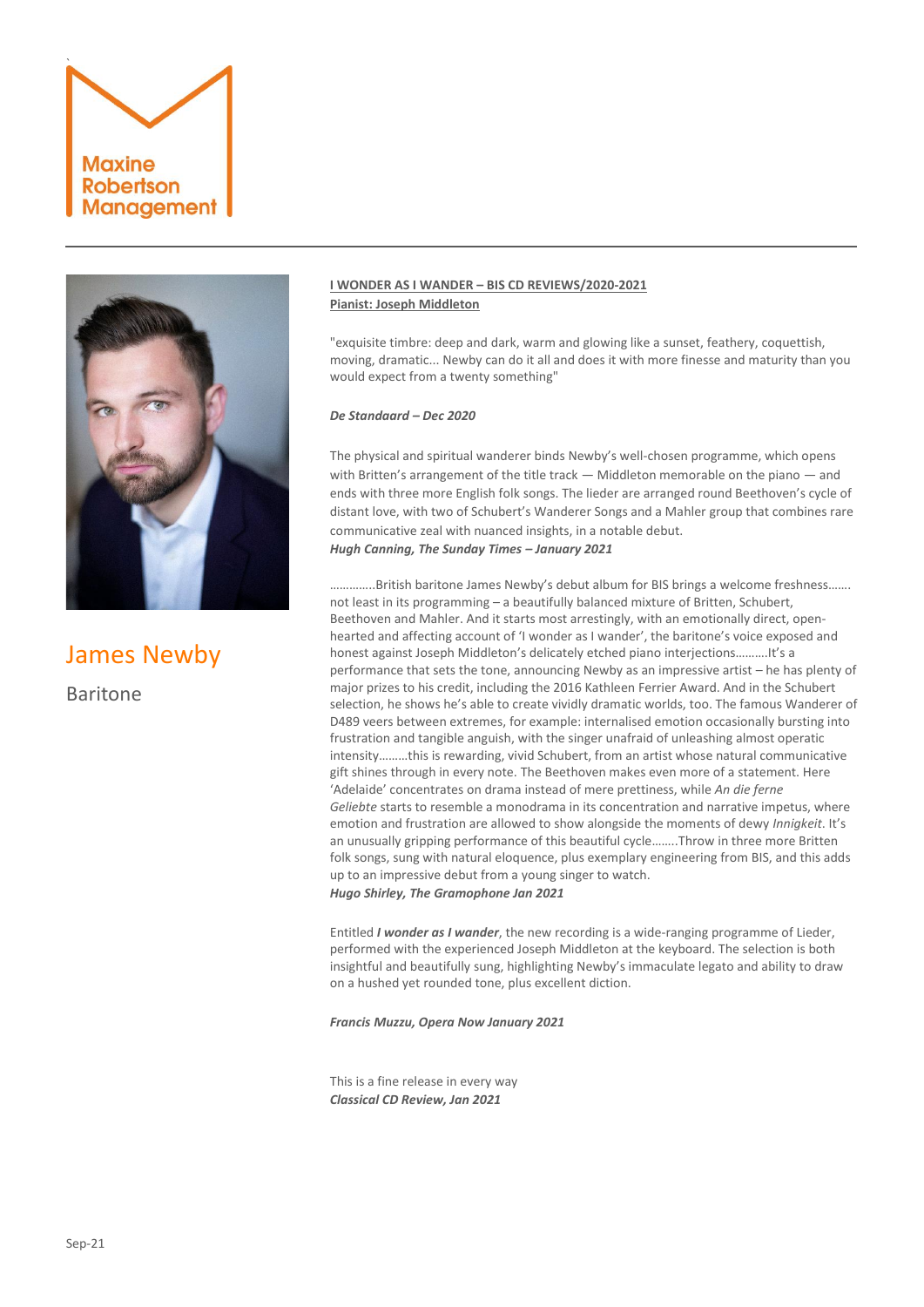

Newby's voice has plenty of weight and richness but can be surprisingly light on its feet; he and Middleton together hold Schubert's Abendstern in rapt suspension, and in Im Freien Middleton's gently pulsing piano conjures up the vastness of the starry sky. In addition, they offer beautifully controlled versions of five of Britten's folksong arrangements to bookend the programme.

*Erica Jeal, The Guardian, Jan 2021*

This is a fine debut disc, its repertoire giving Newby ample chance to demonstrate his expressive and dramatic range, whether in the cold of the Britten song which gives the album its name – superbly accompanied throughout by Joseph Middleton, who brings understated life to Britten's still, pinched piano fragments – or the half-deranged Mahler 'Reveille', in which singer and piano drum relentlessly over the bloodied battlefield towards death.

*Classical Music/BBC Music Magazine, February 2021*

Newby's is a wonderfully even baritone voice, velvet-smooth and secure throughout the range with an unshakable technique……..this is a significant release and one not to be missed.

#### *David Truslove, Opera Today March 2021*

James Newby is not yet thirty, and he appears with his first CD in truly astonishing artistic fullness. Britten, Schubert, Mahler and Beethoven are served with charm and discretion, but above all with a singing art that wins out all resistance…….But what an admirable legato, what a delicious pronunciation, at the same time clear, precise and perfectly accentuated! The phrasing leads us on ridges of pleasure, in a program yet traversed by august predecessors

*Mathieu Roc, Resmusica March 26 2021*

…..the album announces an important new talent, and BIS's fine Potton Hall sound shines a spotlight on his strengths. *James Manheim, AllMusic March 2021*

#### **Recital with Joseph Middleton (piano), Wigmore Hall**

The twelve songs of Schumann's Kerner Lieder contain significant technical and expressive demands for the singer.……. Strong themes unite the group of poems and the opening 'Lust der Sturmnacht' (Joy in a stormy night) was delivered with dramatic resonance by Newby, whose powerful and lyrical baritone was perfectly suited to the nuanced description of passionate love mirrored in a violent storm while safely sheltered indoors…….Newby's dramatic gifts are considerable, and Howells's 'King David' again showcased his talent for individual interpretation and imaginative use of dynamics. Humour was not lacking. Britten's 'Oliver Cromwell' concluded in sparky style and Newby's enticing 'Foggy, foggy dew' – another Britten arrangement – made a hugely appreciated encore…..Newby is only in his mid-twenties and already exhibits natural talent and thoughtful musicality in the Lieder repertoire: a young singer of much promise.

*Amanda-Jane Doran, Classical Source, November 2019*

#### **BACH** *St Matthew Passion***, Cincinnati May Festival**

Baritone James Newby brought dignity to the role of Jesus and consistently sang with warmth and authority *Cincinnati Business Courier, May 2019*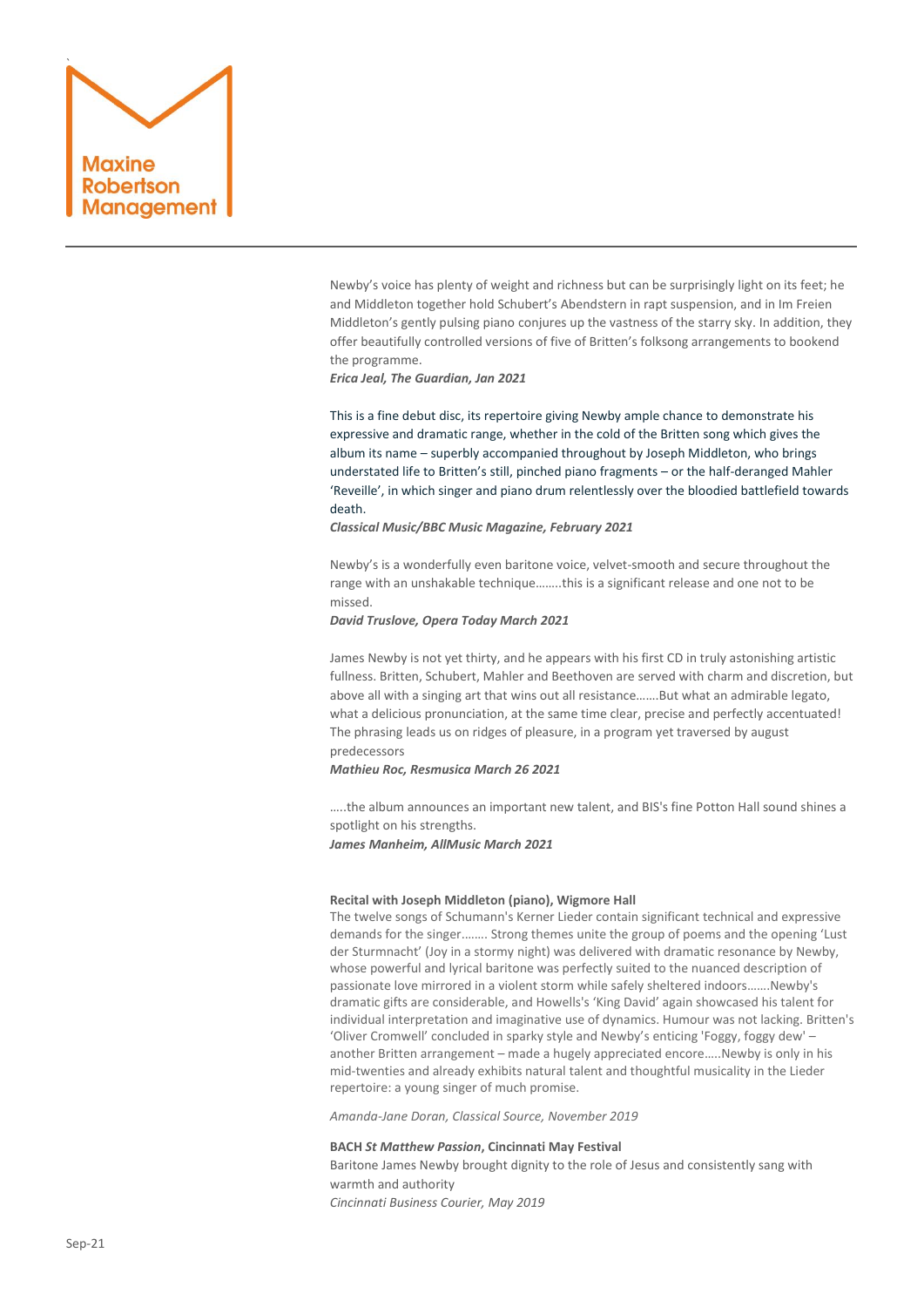

#### **LEEDS LIEDER FESTIVAL RECITAL with Joseph Middleton (piano)**

James Newby then delivered a remarkable insight into three wonderful songs by Henri Duparc – the calmness and resignation of Extase, the thrilling intensity of La Vague et la Cloche (The Wave and the Bell) and the sun drenched tenderness of Phydile. Vaughan Williams' Nine Songs of Travel are taken from poems by Robert Louis Stevenson. In mood and atmosphere they ranged from the bold swaggering confidence of The Vagabond, to the sighing beauty of In Dreams, and the nobility of Bright is the Ring of Words. Newby's genius for story telling brought these engaging songs to life. Singer and pianist rewarded the vociferous audience applause with an animated performance of Wolsey Charles and Greatex Newman's The Green-eyed Dragon

*Geoffrey Mogridge, Ilkley Gazette April 29 2019*

#### **WOLF Italienisches Liederbuch (staged), Milton Court**

Completing the quartet was James Newby, likeable from a dramatic perspective when playing a young idealistic lover and displaying a skilful control of dynamic when bringing his voice down to *pianissimo*.

*Alexander Campbell, Classical Source, February 2019*

Playing the jack-the-lad of the bunch, Newby's honeyed baritone worked a treat *Mark Allan, The Times, February 2019*

### **Recital with Dame Sarah Connolly & Joseph Middleton (piano), Wigmore Hall**

He has a tremendously versatile voice that's capable of astonishing power (as demonstrated with the magnificent blast of 'hélas' in Duparc's *La vague et la cloche*), an edgy warm solidity (that was to the fore in Debussy's *La Mer est plus belle*) and an intense *mezza voce* quality that he brought to Ravel's *Ronsard à son âme* and Duparc's *Extase* (where the hint of breathiness on '…mort parfumée …' was completely delicious). [… ]Newby has a winning platform manner and a glorious voice that will take him far. *Barry Creasy, MusicOMH, November 2018*

[…] James Newby whose baritone brought richness of expression to Ravel and Duparc – utterly mesmerising in the latter's 'Extase' perfectly capturing its languor with halfwhispered phrases and finely-judged release of harmonic tensions. […] Throughout, Newby combined impeccable technique and musicianship with striking characterisation, heard again in the sole duet, Fauré's 'Pleurs d'or' (Tears of Gold), an agreeable encore. *David Truslove Classical Source, November 2018*

#### **MOZART Le nozze di Figaro (Count Almaviva), Nevill Holt Opera**

As Count Almaviva, James Newby drew out his character's unpleasantness through smoothtoned and persuasive singing, continually exuding injured pride. *Jane Shuttleworth, Bachtrack, July 2018*

This year the name on everyone's lips was that of Leicestershire-born baritone James Newby, 25, already the recipient of many prizes, making an outstanding debut as the Count in Figaro. He has a golden tone and he can act. *Fiona Maddocks, The Observer, June 2018*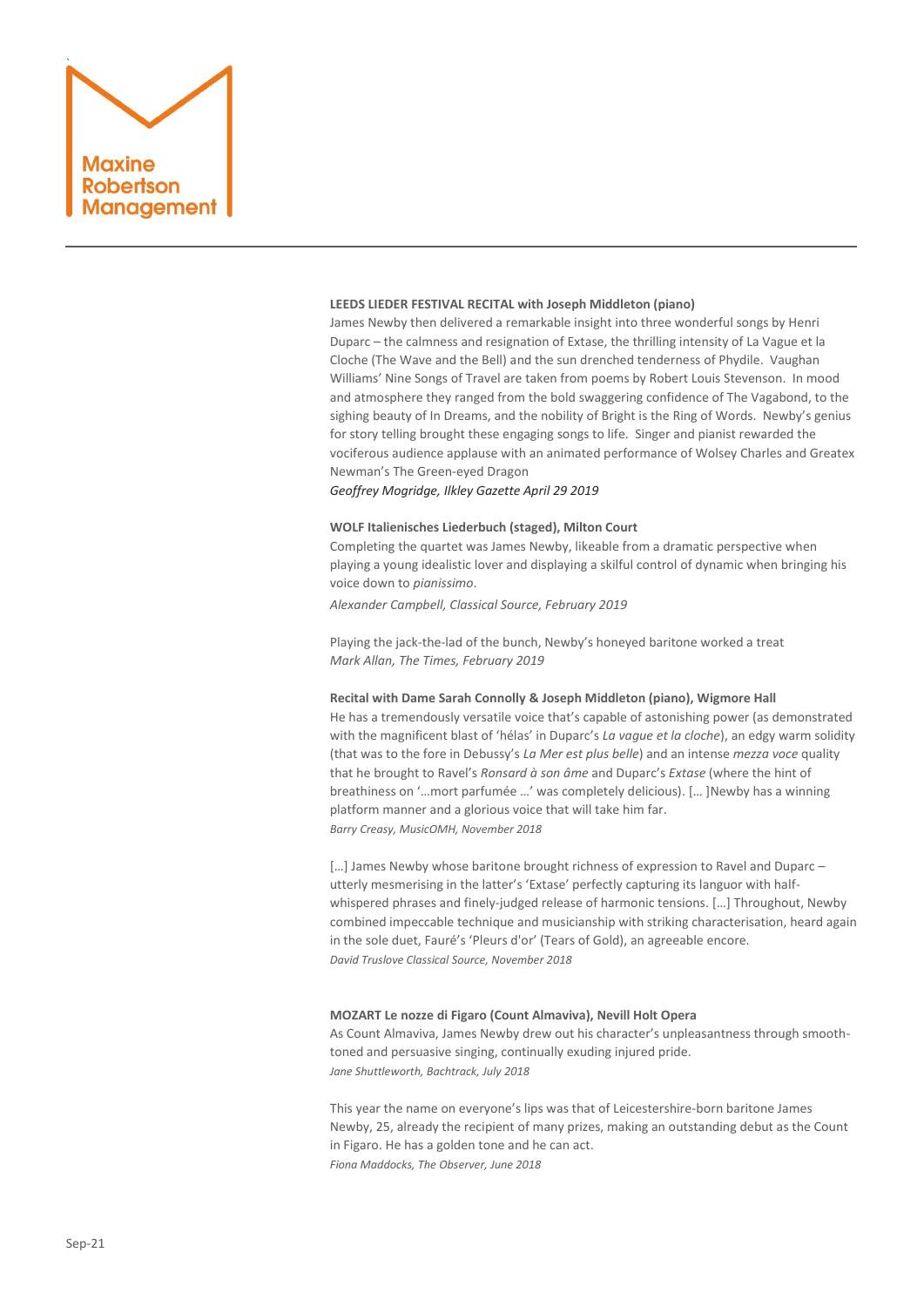

There is already a quiet buzz around 26-year-old James Newby, winner of the prestigious Kathleen Ferrier Award in 2016, and it will undoubtedly get louder as news spreads of his dashingly confident performance as Count Almaviva. The blustering rage of 'Hai gia vinta la causa' held no fears for him, and there was something almost pathetically sincere about his final repentance. […] Both [Anderson] and Newby are terrific. *Rupert Christiansen, The Telegraph, June 2018*

James Newby's powerful Count *Richard Morrison, The Times, June 2018*

The fast-rising Newby was on fine form as Almaviva […] Luxury casting indeed. *Mark Valenvia, WhatsOnStage, June 2018*

Of the aristocratic couple, award-winning baritone James Newby's firmly delivered Count is regularly frustrated by the machinations of his underlings *George Hall, The Stage, June 2018*

[Susanna] and James Newby's masterful Count — his commanding account of the Act III aria was a collector's item, tricky triplets and all — were the standouts. *Hugh Canning, The Times, June 2018*

Count and Countess too were strong-willed characters, with multi prize-winning James Newby as an unusually young-looking Count, whose firm baritone added to his fine stage and vocal presence *MarkRonan.com, June 2018*

From among the strong cast, James Newby stands out. With his firm baritone, he presents a Count who on the surface appears so young, dashing and upstanding that it is immensely disconcerting to see just how easily he can become sinister and brutish. *Sam Smith, Music OMH, June 2018*

#### **VERDI La Traviata, Glyndebourne Festival Opera**

…and there is nice work from one of Glyndebourne's home-grown artists, James Newby, who stepped up as the Marchese on opening night and impressed with his few bars. That's a name to watch out for.

*Claudia Pritchard, Culture Whisper, May 2017*

#### **Kathleen Ferrier Awards final 2016 (1st prize)**

Newby's *Papageno's Aria* was intensely idiomatic, the sad clown incarnate, and he invested in *Erlkönig* with dark dramatic force, while his account of Butterworth's *Is My Team Ploughing* was exquisitely nuanced. *Michael Church, The Independent, 3 May 2016 (5\*)*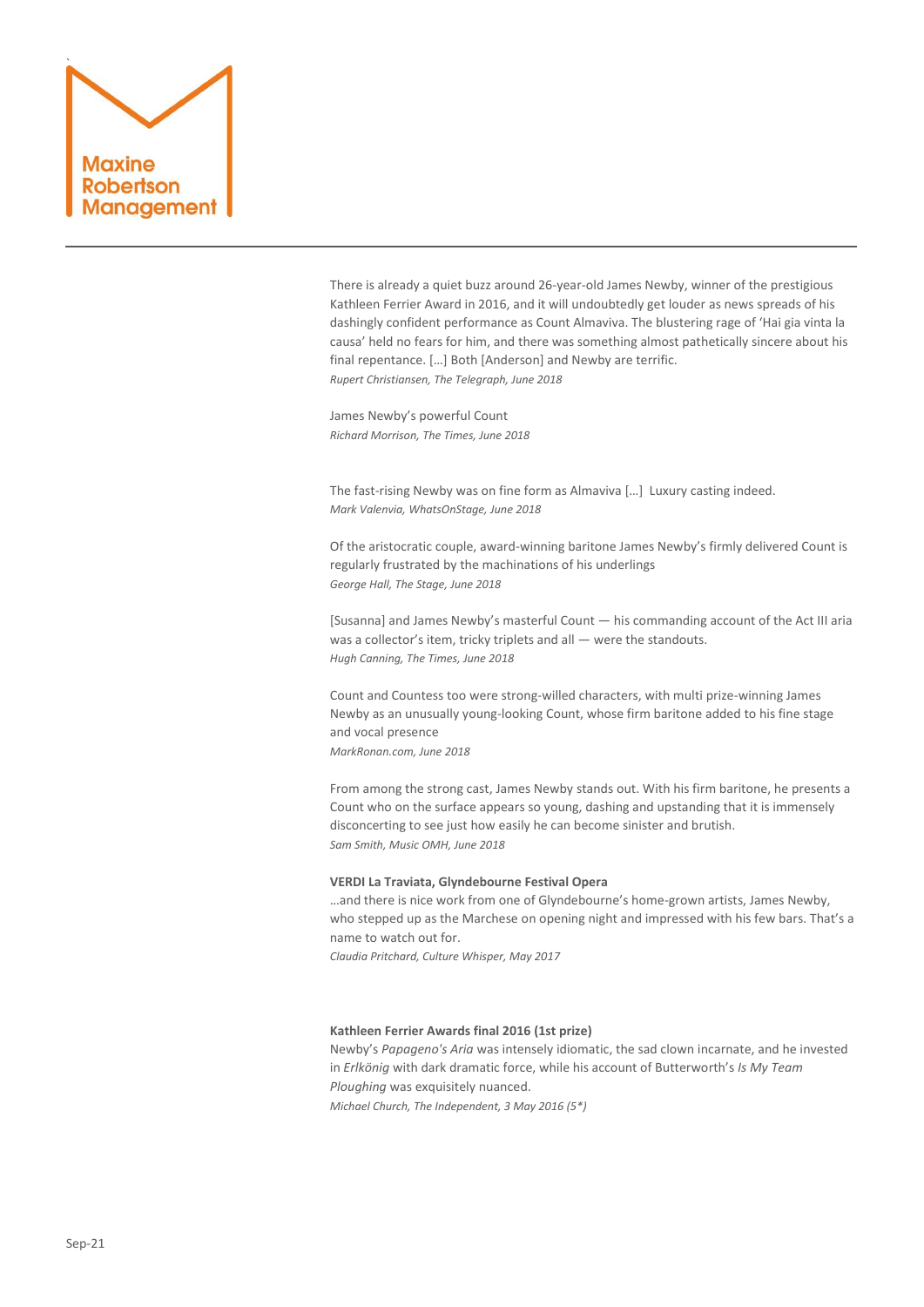## ` **Maxine** Robertson Management

Baritone James Newby[…]showed impressive maturity in a diverse programme. Newby demonstrated care, thoughtfulness and clarity in the shaping of Mozart's phrases […] Schubert's *Erlkönig* was exciting: fast, vibrant and emotionally febrile and Newby embodied all four protagonists with striking directness. Massenet's *Danse macabre* revealed also a rich lower register and a telling way with the text.

Britten's *Look, through the port comes the moonshine astray* (Billy Budd) began with a flow of sensuous anticipation. Newby's free vocal line was beautifully lyrical and expertly phrased, with well-controlled breathing and dynamics, and a teasing pianissimo. As the aria developed, the tenor conveyed Billy's vigour forcefully, but the sentiments were never overstaged, as Newby sang with stylishness and vitality. The vocal lines had smoothness and continuity, the many and slight ritardandos were impressively negotiated, sustained high notes were vehement but not forced, and the coda was explosive but always controlled. *Claire Seymour, Opera Today, 2 May 2016*

**BACH St John Passion, Cheltenham Bach Choir & Corelli Orchestra, David Crown** Baritone James Newby and countertenor James Laing were also outstanding. *Tony Whelpton, Gloucestershire Echo, 14 March 2016*

#### **Recital programme – Perth Festival**

Amir Farid at a Kawai grand, was in thrilling form as was baritone James Newby in other lieder and Saint Saens' *Danse Macabre*. And the aching sadness of Butterworth's setting of *A Shropshire Lad* was evoked to the nth degree. *Neville Cohn, The West Australian, March 1, 2016*